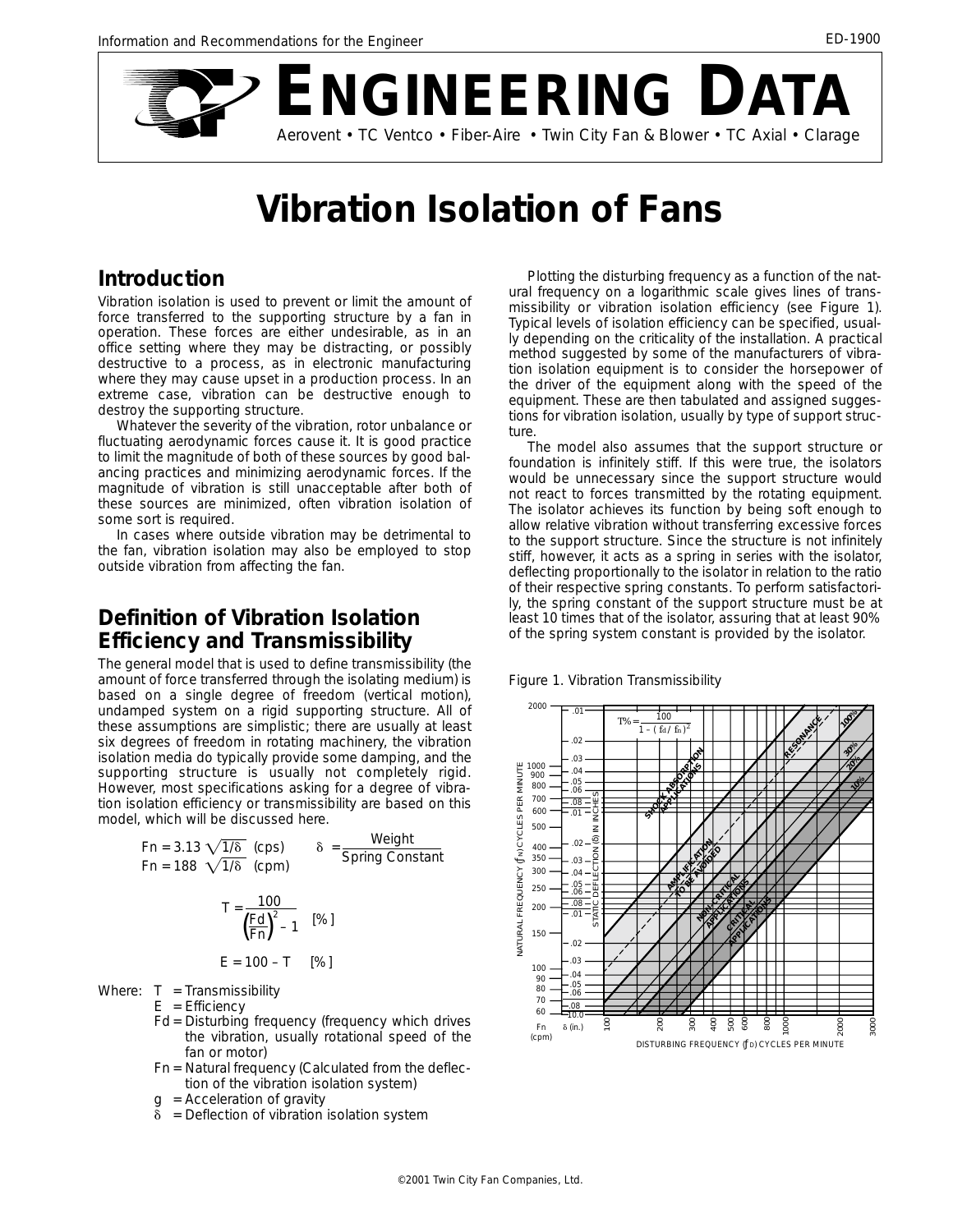## **Types of Support for Vibration Isolation**

Equipment is supported on vibration isolation devices such as springs and pads in differing methods depending on the equipment mounted and rigidity of the supporting structure. Light duty equipment may be mounted directly on the devices, but often there is an intermediate supporting structure, which will be discussed here.

In every case where equipment is mounted on isolators, the inlet and outlet must be flexibly connected to the ductwork. Ductwork which is rigidly connected will short circuit the vibration isolation and transmit vibration directly through the ductwork.

1. **Vibration Isolation Base —** This type of base is usually supplied to either support a piece of equipment which has a frame which is not sufficiently stiff to be isolated independently, or to unitize the mounting of a piece of equipment and the driver. It should be mentioned that bases are manufactured solely for the purpose of unitizing the mounting of a piece of equipment and the driver, and are not sufficiently rigid to be mounted on isolation. These are usually referred to as unitary bases, not vibration bases.

The vibration base is constructed of structural members of sufficient depth to provide rigidity for the isolation installation, typically channel, I-beam or angle. If the motor is not mounted on the fan, built in slide rails or a slide base are usually provided as part of the base. To keep the height at a minimum, height saving brackets are also usually built into the base as a standard feature (see Figure 2).





2. **Vibration Isolation Rails —** Vibration isolation rails are sometimes employed in much the same capacity as the vibration isolation base, usually on smaller arrangement 9, 10 or 4 fans. They add stiffness to the mounting plat-





form of the fan, and height saving brackets may be used if height needs to be kept to a minimum (see Figure 3).

3. **Inertia Bases —** (Concrete filled vibration isolation base) This type of base is used in the same sort of installation as a vibration isolation base. The addition of concrete makes this base considerably stiffer, and the weight of the concrete in the base lowers the center of gravity of the installation, making it more stable on larger equipment. This type of base is preferable on fans that are coupled directly to the motor, as the stiffness helps to maintain coupling alignment. Some fan users prefer that this base be built with structural members stiff enough that the fan can be shipped and handled without the concrete in the base. Some also prefer a bottom pouring pan on this type of base for ease of installation (see Figure 4).

*Figure 4. Typical Inertia Base*



- 4. **Isolation of Fans Mounted on Curbs —** There are a few types of isolation equipment designed for mounting fans on curbs, usually custom designed for the application. Typically they are variations of the isolation base, sometimes incorporating the roof curb itself into the structure (see Figure 5).
- *Figure 5. Curb Mounted Vibration Isolation for an Air Handling Unit*

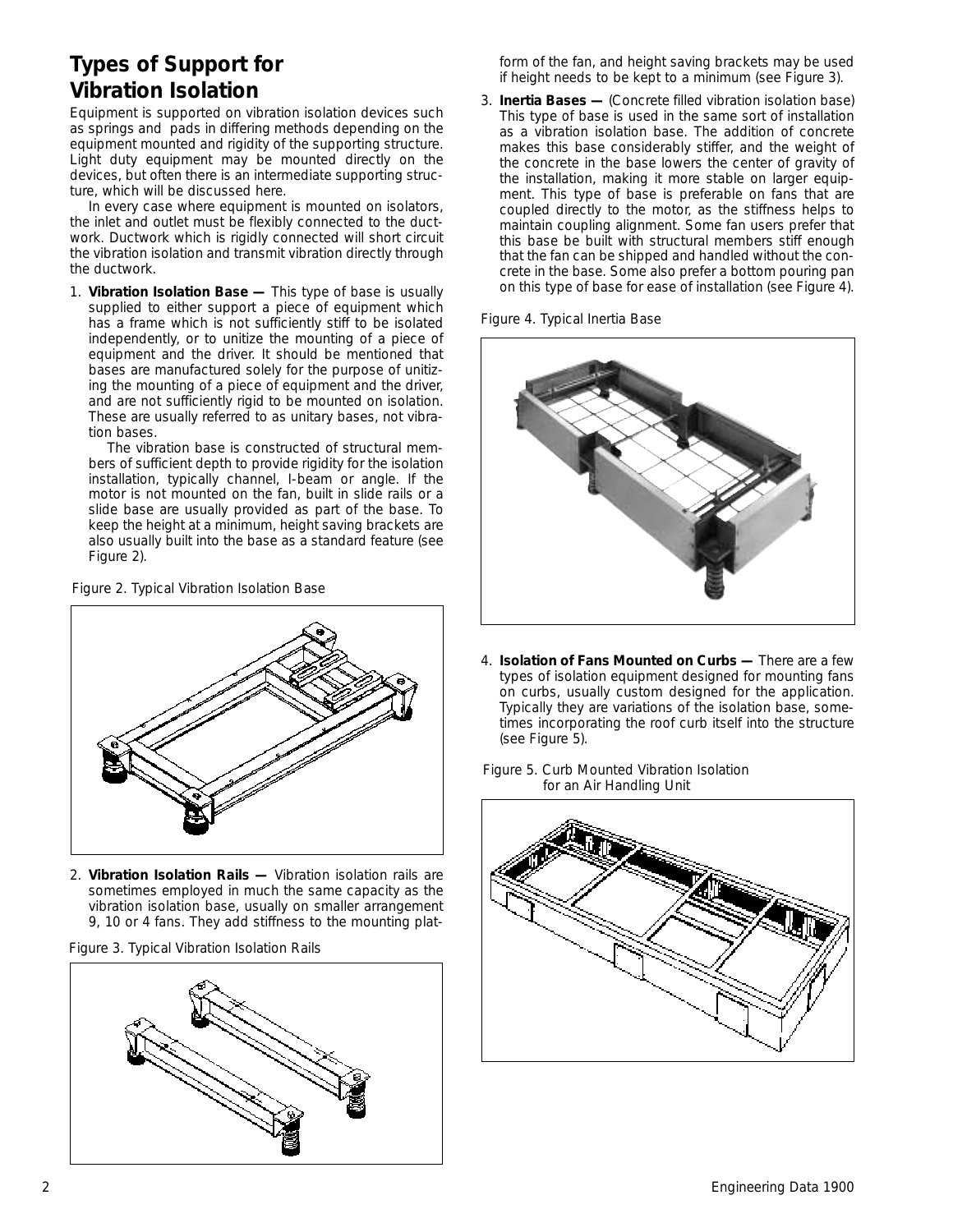## **Vibration Mounts**

There are several types of mounts typically used in fan vibration isolation installations, including pads, rubber-inshear mounts, and a variety of springs. The more common varieties will be discussed here.

- 1. **Rubber-in-Shear Isolators —** Rubber-in-shear pads consist of two load plates of steel which are embedded in a rubber pad. The equipment to be isolated is bolted to the top load plate, and the bottom load plate is attached to the supporting structure. The rubber that is loaded in shear between the load plates provides the deflection that provides for the vibration isolation. The relatively small deflection provided by this type of pad makes it a good selection for vibration isolation on smaller, higher speed fans. Typical deflection is from  $\frac{1}{4}$ " to  $\frac{1}{2}$ " (see Figure 6).
- 2. **Open Springs —** Open springs are the simplest of the spring mounts. They are required to be laterally stable without using a housing. This requires a horizontal stiffness to vertical stiffness ratio from about 0.75 to 1.25. The deflection of the spring is at a rated load, and usually the spring provides approximately 50% overload capacity. That is, the spring will compress to completely closed at 150% of the design load. Leveling bolts are usually included in the springs to adjust the equipment to level when the springs are loaded. Often a neoprene pad is included between the bottom mounting plate and the supporting structure. Typical deflection is from 1" to 4". The greater deflection provides better vibration isolation efficiency for larger, slower moving fans (see Figure 7).
- 3. **Housed Springs —** Housed springs work in the same way as open springs, but are contained in some type of enclosed housing. Often, this housing is telescoping, with rubber pads of some sort between the housing halves, providing some snubbing action for horizontal loads. To provide the necessary load carrying capability, there are sometimes multiple springs in the housing. The requirement for the horizontal to vertical stiffness ratio is usually not as high as for open springs. The spring does usually provide for 50% overload capacity. Often a neoprene pad is included between the bottom mounting plate and the supporting structure. Typical deflection is from 1" to 2" (see Figure 8).
- 4. **Restrained Springs —** Usually this type of spring is the same in design as the open springs, but a housing or frame is included to restrain the vertical and/or horizontal motion of the spring. Springs that are vertically restrained are usually used in situations where the vertical loads may have upset conditions, such as wind loading. Horizontally restrained springs may have snubbing features to restrain horizontal loads in cases such as horizontal loads imposed on equipment start up (see Figure 9).
- 5. **Pads —** Molded ribbed neoprene pads are used in some instances for isolation of smaller fans. Because of the extremely low deflection provided, these pads provide very little vibration isolation capacity. Typical deflection is about  $\frac{1}{16}$ ".

Figure 6. Rubber-in-Shear Figure 7. Open Spring





*Figure 8. Housed Spring Figure 9. Restrained Spring*







*Figure 10. Spring & RIS Figure 11. Use of Horizontal Hanger Thrust Restraint*



- 6. **Hangers —** Most of the isolators listed above have a similar hanger for suspending fans. Spring and rubberin-shear (RIS) pads are used by themselves and in combination. Deflections and vibration isolation efficiencies are the same as when floor mounted when the same loads are imposed on the vibration isolation element (see Figure 10).
- 7. **Horizontal Thrust Restraints —** Horizontal thrust restraints are used to prevent excessive motion of fans due to aerodynamic force. Typically they are springs or spring/RIS pad combinations that are attached to both the fan discharge and the discharge duct. They are adjusted to prevent horizontal motion. To perform properly, they should be installed on the centerline of the thrust force.